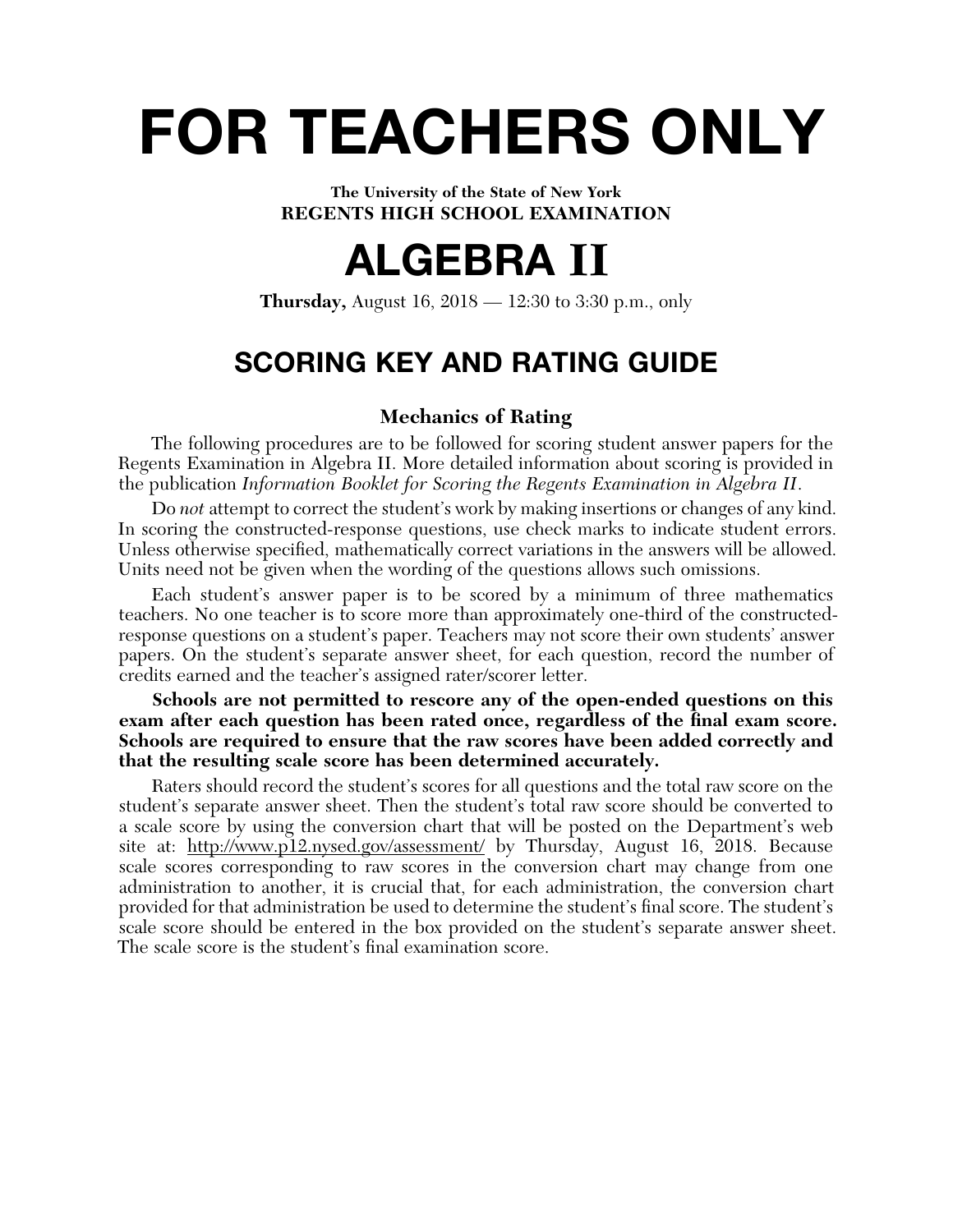**If the student's responses for the multiple-choice questions are being hand scored prior to being scanned, the scorer must be careful not to make any marks on the answer sheet except to record the scores in the designated score boxes. Marks elsewhere on the answer sheet will interfere with the accuracy of the scanning.**

## **Part I**

Allow a total of 48 credits, 2 credits for each of the following.

| $(1)$ $4$                      | $(9)$ . 3                      | $(17)$ $4$            |  |
|--------------------------------|--------------------------------|-----------------------|--|
| $(2). \ldots . 2$              | $(10)$ $4$                     | $(18)\ldots 2 \ldots$ |  |
| $(3)$ $4$                      | $(11). \ldots .2 \ldots .$     | $(19)$ . 3            |  |
| $(4)$ $1$                      | $(12)$ 3                       | $(20)$ $1$            |  |
| $(5)$ . $\ldots$ 3. $\ldots$ . | $(13)$ $1$                     | $(21)$ $4$            |  |
| $(6)$ . 2                      | $(14)$ $4$                     | $(22)$ $2$            |  |
| $(7)$ . 3                      | $(15)$ . $\dots$ . $3 \dots$ . | $(23)$ $4$            |  |
| $(8)$ . 2                      | $(16)$ $2$                     | $(24)$ $4$            |  |
|                                |                                |                       |  |

 Updated information regarding the rating of this examination may be posted on the New York State Education Department's web site during the rating period. Check this web site at: http://www.p12.nysed.gov/assessment/ and select the link "Scoring Information" for any recently posted information regarding this examination. This site should be checked before the rating process for this examination begins and several times throughout the Regents Examination period.

 The Department is providing supplemental scoring guidance, the "Model Response Set," for the Regents Examination in Algebra II. This guidance is recommended to be part of the scorer training. Schools are encouraged to incorporate the Model Response Sets into the scorer training or to use them as additional information during scoring. While not refl ective of all scenarios, the model responses selected for the Model Response Set illustrate how less common student responses to constructed-response questions may be scored. The Model Response Set will be available on the Department's web site at http://www.nysedregents.org/algebratwo/.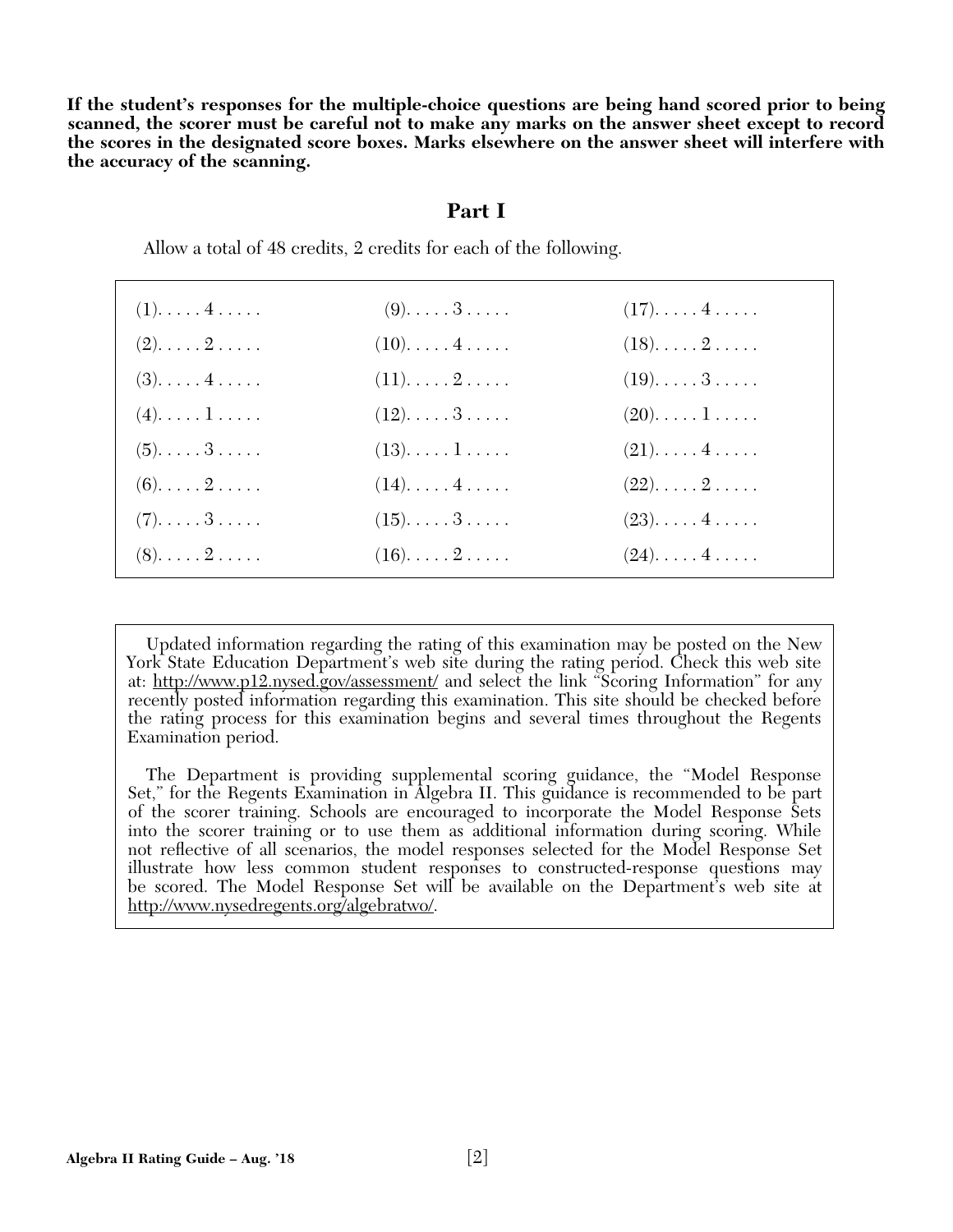## **General Rules for Applying Mathematics Rubrics**

## **I. General Principles for Rating**

The rubrics for the constructed-response questions on the Regents Examination in Algebra II are designed to provide a systematic, consistent method for awarding credit. The rubrics are not to be considered all-inclusive; it is impossible to anticipate all the different methods that students might use to solve a given problem. Each response must be rated carefully using the teacher's professional judgment and knowledge of mathematics; all calculations must be checked. The specific rubrics for each question must be applied consistently to all responses. In cases that are not specifically addressed in the rubrics, raters must follow the general rating guidelines in the publication *Information Booklet for Scoring the Regents Examination in Algebra II*, use their own professional judgment, confer with other mathematics teachers, and/or contact the State Education Department for guidance. During each Regents Examination administration period, rating questions may be referred directly to the Education Department. The contact numbers are sent to all schools before each administration period.

## **II. Full-Credit Responses**

A full-credit response provides a complete and correct answer to all parts of the question. Sufficient work is shown to enable the rater to determine how the student arrived at the correct answer.

When the rubric for the full-credit response includes one or more examples of an acceptable method for solving the question (usually introduced by the phrase "such as"), it does not mean that there are no additional acceptable methods of arriving at the correct answer. Unless otherwise specified, mathematically correct alternative solutions should be awarded credit. The only exceptions are those questions that specify the type of solution that must be used; e.g., an algebraic solution or a graphic solution. A correct solution using a method other than the one specified is awarded half the credit of a correct solution using the specified method.

## **III. Appropriate Work**

*Full-Credit Responses:* The directions in the examination booklet for all the constructed-response questions state: "Clearly indicate the necessary steps, including appropriate formula substitutions, diagrams, graphs, charts, etc." The student has the responsibility of providing the correct answer *and* showing how that answer was obtained. The student must "construct" the response; the teacher should not have to search through a group of seemingly random calculations scribbled on the student paper to ascertain what method the student may have used.

*Responses With Errors:* Rubrics that state "Appropriate work is shown, but…" are intended to be used with solutions that show an essentially complete response to the question but contain certain types of errors, whether computational, rounding, graphing, or conceptual. If the response is incomplete; i.e., an equation is written but not solved or an equation is solved but not all of the parts of the question are answered, appropriate work has *not* been shown. Other rubrics address incomplete responses.

## **IV. Multiple Errors**

*Computational Errors, Graphing Errors, and Rounding Errors:* Each of these types of errors results in a 1-credit deduction. Any combination of two of these types of errors results in a 2-credit deduction. No more than 2 credits should be deducted for such mechanical errors in a 4-credit question and no more than 3 credits should be deducted in a 6-credit question. The teacher must carefully review the student's work to determine what errors were made and what type of errors they were.

*Conceptual Errors:* A conceptual error involves a more serious lack of knowledge or procedure. Examples of conceptual errors include using the incorrect formula for the area of a figure, choosing the incorrect trigonometric function, or multiplying the exponents instead of adding them when multiplying terms with exponents.

If a response shows repeated occurrences of the same conceptual error, the student should not be penalized twice. If the same conceptual error is repeated in responses to other questions, credit should be deducted in each response.

For 4- and 6-credit questions, if a response shows one conceptual error and one computational, graphing, or rounding error, the teacher must award credit that takes into account both errors. Refer to the rubric for specific scoring guidelines.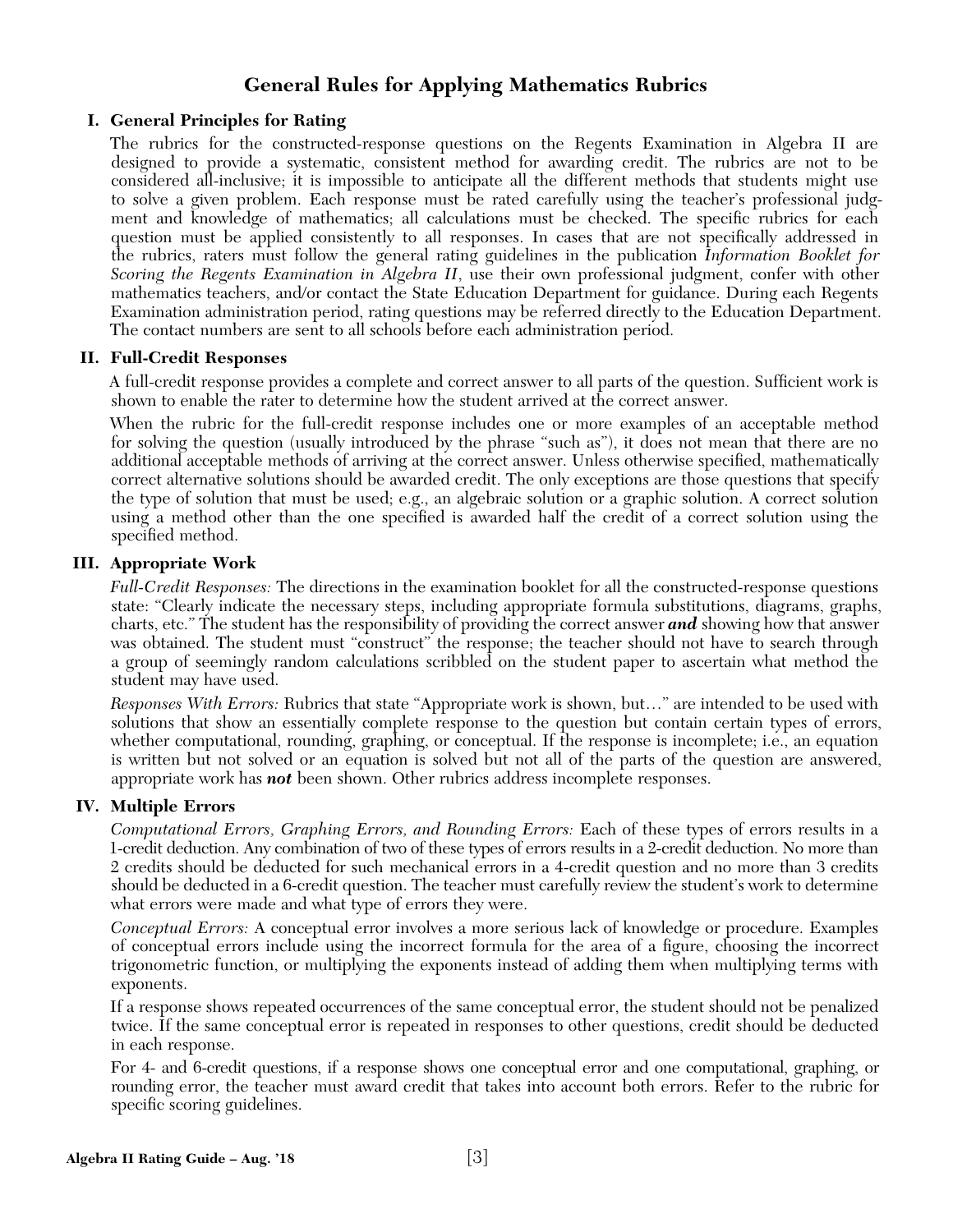## **Part II**

For each question, use the specific criteria to award a maximum of 2 credits. Unless otherwise specified, mathematically correct alternative solutions should be awarded appropriate credit.

- $(25)$  **[2]**  $(x^2 6)(x^2 + 2)$ 
	- **[1]** One computational or factoring error is made.

*or*

- **[1]** One conceptual error is made.
- **[0]** A zero response is completely incorrect, irrelevant, or incoherent or is a correct response that was obtained by an obviously incorrect procedure.
- (26)  $\boxed{2} \sqrt{x}$  and correct work is shown.
	- **[1]** Appropriate work is shown, but one computational or simplification error is made.

*or*

**[1]** Appropriate work is shown, but one conceptual error is made.

*or*

1

**[1]** Appropriate work is shown, but the solution is stated as *x* 2 .

*or*

- $\boxed{1}$   $\sqrt{x}$ , but no work is shown.
- **[0]** A zero response is completely incorrect, irrelevant, or incoherent or is a correct response that was obtained by an obviously incorrect procedure.
- (27) **[2]** 48.78, and correct work is shown.
	- **[1]** Appropriate work is shown, but one computational or rounding error is made.

*or*

**[1]** Appropriate work is shown, but one conceptual error is made.

- **[1]** 48.78, but no work is shown.
- **[0]** A zero response is completely incorrect, irrelevant, or incoherent or is a correct response that was obtained by an obviously incorrect procedure.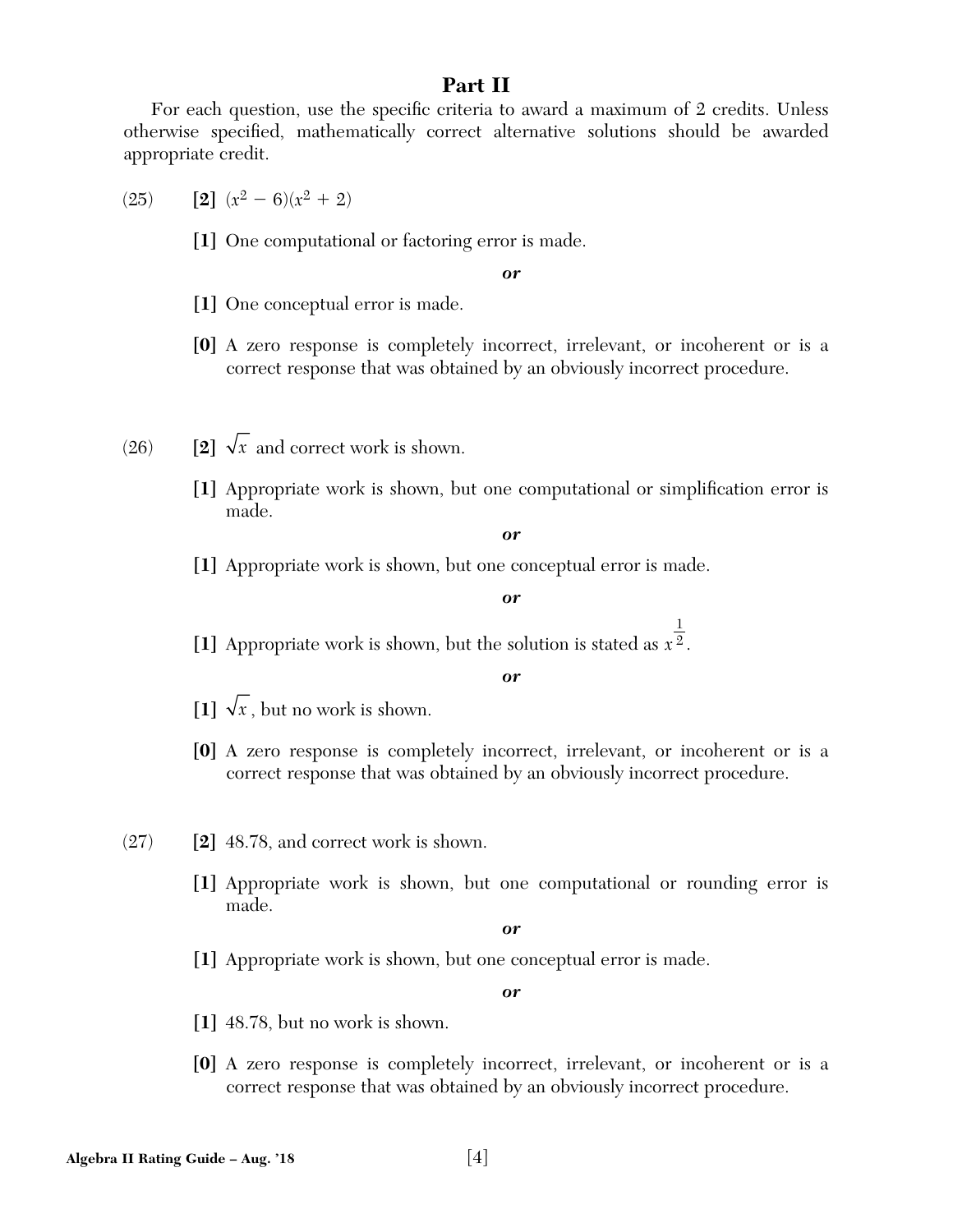- (28) **[2]** 941, and correct work is shown.
	- **[1]** Appropriate work is shown, but one computational or rounding error is made.

**[1]** Appropriate work is shown, but one conceptual error is made.

## *or*

**[1]** A correct normal distribution probability is determined, but no further correct work is shown.

#### *or*

- **[1]** 941, but no work is shown.
- **[0]** A zero response is completely incorrect, irrelevant, or incoherent or is a correct response that was obtained by an obviously incorrect procedure.
- (29) **[2]** 0, 3 and correct algebraic work is shown.
	- **[1]** Appropriate work is shown, but one computational error is made.

#### *or*

**[1]** Appropriate work is shown, but one conceptual error is made.

## *or*

**[1]** 0, 3, but a method other than algebraic is used.

- **[1]** 0, 3, but no work is shown.
- **[0]** A zero response is completely incorrect, irrelevant, or incoherent or is a correct response that was obtained by an obviously incorrect procedure.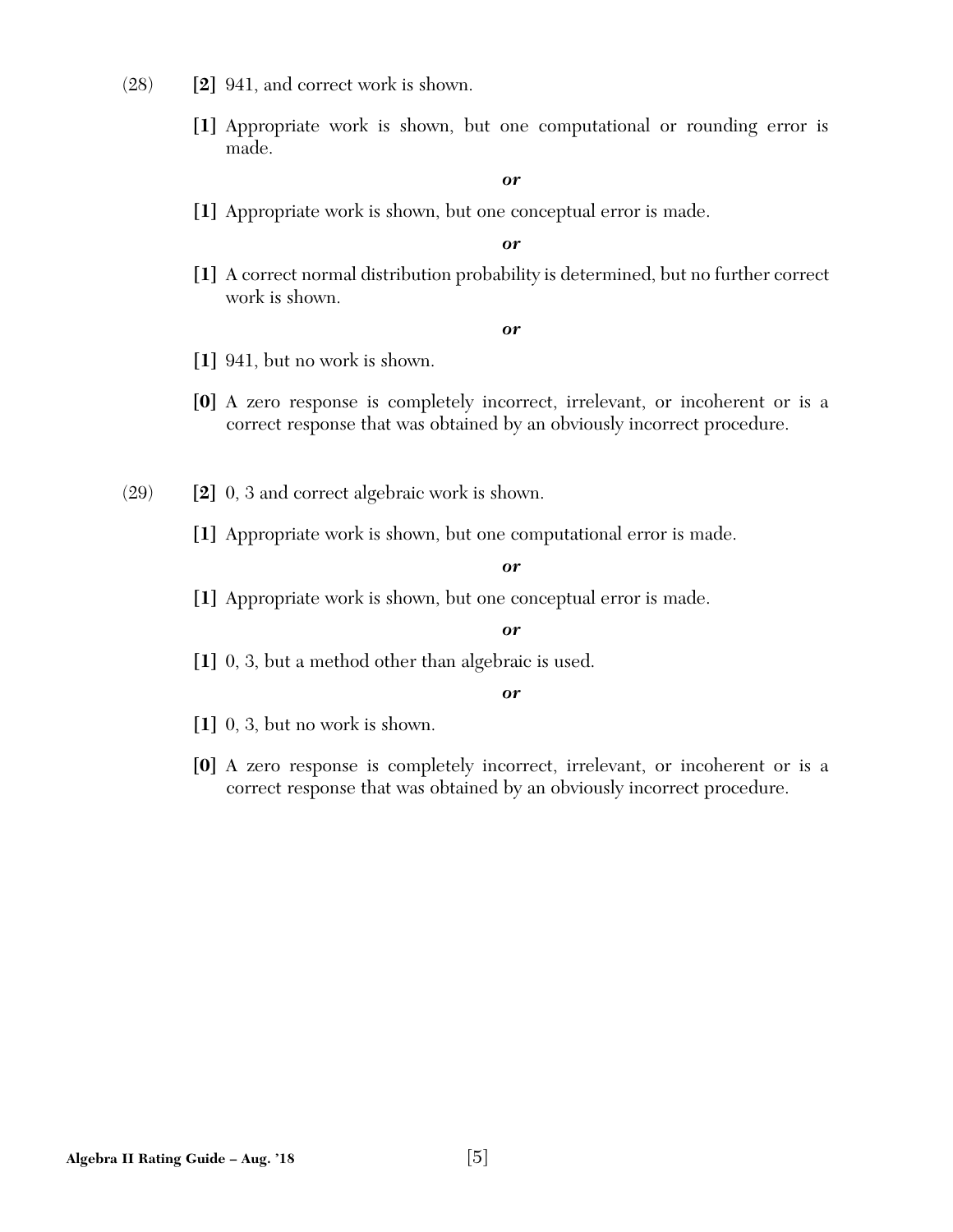- (30) **[2]** A correct graph on  $[0,2\pi]$  is drawn.
	- **[1]** One graphing or labeling error is made.

- **[1]** One conceptual error is made.
- **[0]** A zero response is completely incorrect, irrelevant, or incoherent or is a correct response that was obtained by an obviously incorrect procedure.
- $(31)$  **[2]**  $(12, -16)$ ,  $(16, -12)$  and correct algebraic work is shown.
	- [1] Appropriate work is shown, but one computational, factoring, or simplification error is made.

## *or*

**[1]** Appropriate work is shown, but one conceptual error is made.

## *or*

[1] Appropriate work is shown to find the values of one variable.

## *or*

[1] Appropriate work is shown to find  $(12, -16)$  or  $(16, -12)$ .

## *or*

 $\left[1\right]$  (12,  $-16$ ) and (16,  $-12$ ), but a method other than algebraic is used.

## *or*

- $[1]$   $(12, -16)$  and  $(16, -12)$ , but no work is shown.
- **[0]** A zero response is completely incorrect, irrelevant, or incoherent or is a correct response that was obtained by an obviously incorrect procedure.
- (32) **[2]** A correct margin of error is written, such as 0.08, and a correct explanation is written.
	- **[1]** Appropriate work is shown, but one computational or rounding error is made.

#### *or*

**[1]** Appropriate work is shown, but one conceptual error is made.

- **[1]** 0.08, but the explanation is incomplete, incorrect, or missing.
- **[0]** A zero response is completely incorrect, irrelevant, or incoherent or is a correct response that was obtained by an obviously incorrect procedure.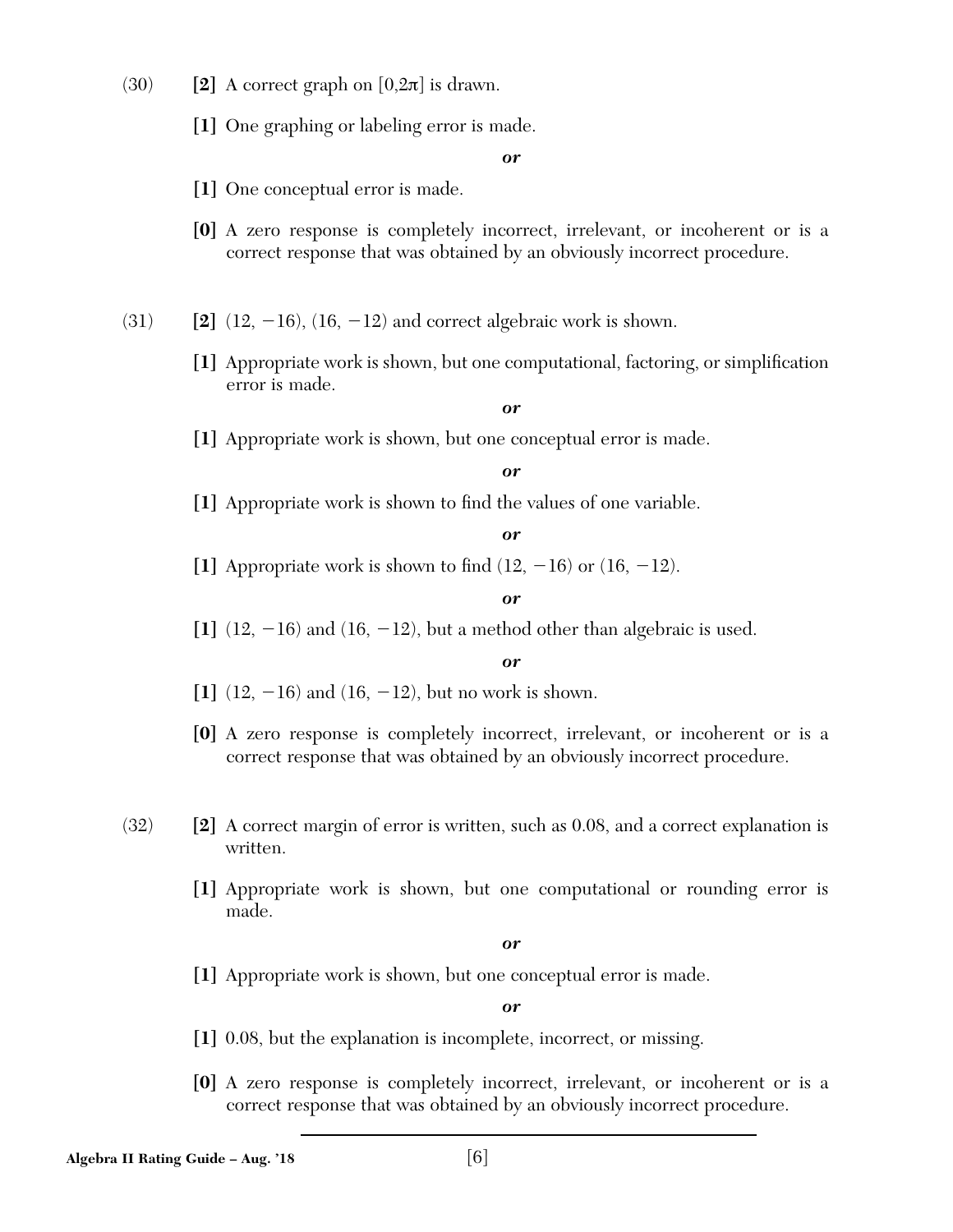## **Part III**

For each question, use the specific criteria to award a maximum of 4 credits. Unless otherwise specified, mathematically correct alternative solutions should be awarded appropriate credit.

- (33) **[4]**  $x = -2$ ,  $y = 5$ ,  $z = 3$ , and correct algebraic work is shown.
	- **[3]** Appropriate work is shown, but one computational error is made.

*or*

- [3] Appropriate work is shown to find two of the solutions, but no further correct work is shown.
- **[2]** Appropriate work is shown, but two or more computational errors are made.

*or*

**[2]** Appropriate work is shown, but one conceptual error is made.

*or*

[2] Appropriate work is shown to find one of the solutions, but no further correct work is shown.

*or*

- [2]  $x = -2$ ,  $y = 5$ ,  $z = 3$ , but a method other than algebraic is used.
- **[1]** Appropriate work is shown, but one conceptual error and one computational error are made.

#### *or*

**[1]** Appropriate work is shown to eliminate one variable to create a system of two equations, but no further correct work is shown.

- [1]  $x = -2, y = 5, z = 3$ , but no work is shown.
- **[0]** A zero response is completely incorrect, irrelevant, or incoherent or is a correct response that was obtained by an obviously incorrect procedure.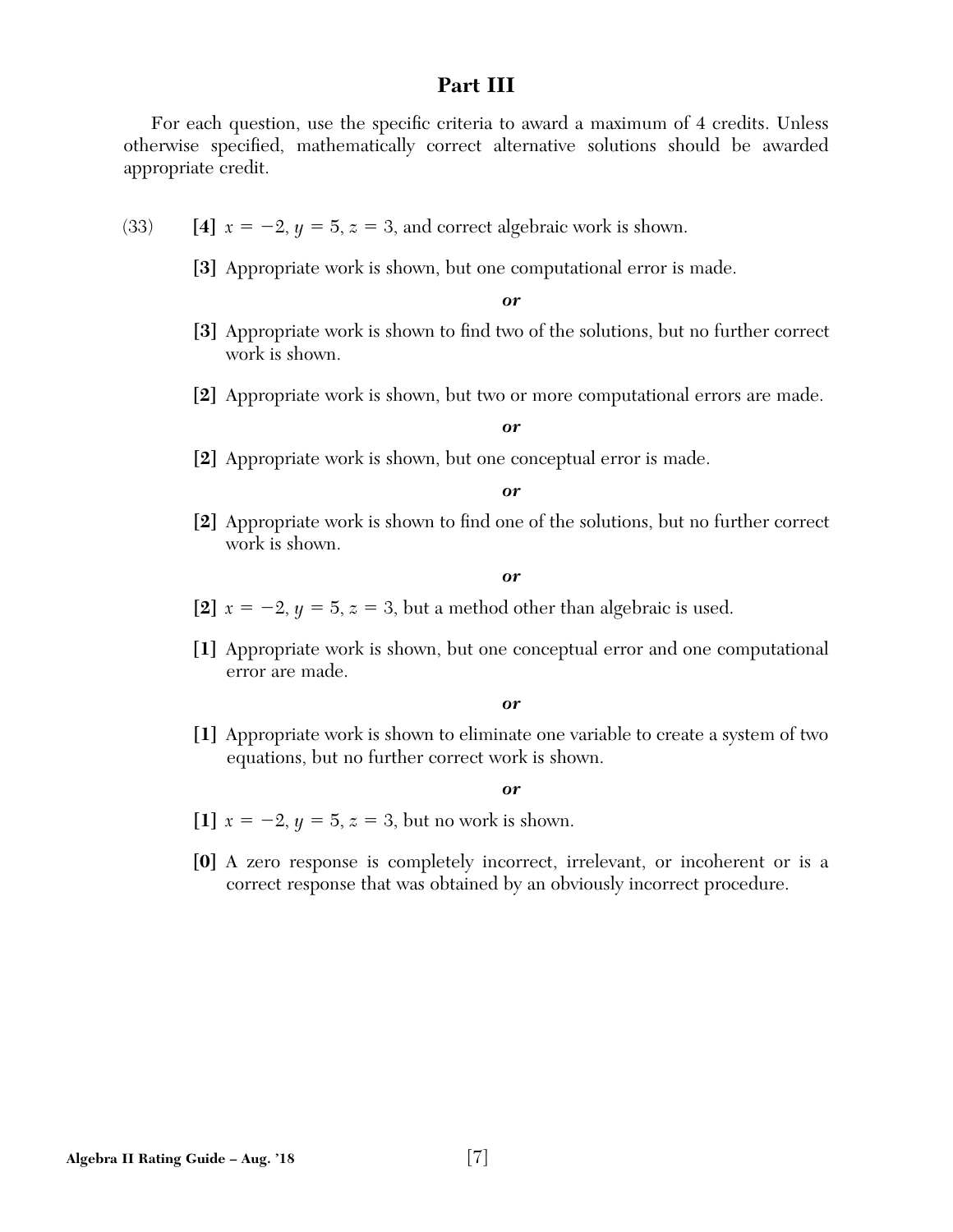- 
- (34) **[4]** 0, a correct explanation is written,  $-4$ ,  $\frac{3}{2}$ , 4 and correct algebraic work is shown.
	- **[3]** Appropriate work is shown, but one computational or factoring error is made.

- [3] 0, a correct explanation is written, and  $-4, \frac{3}{2}, 4$ , but a method other than algebraic is used.
- **[2]** Appropriate work is shown, but two or more computational or factoring errors are made.

*or*

**[2]** Appropriate work is shown, but one conceptual error is made.

*or*

- [2] Appropriate work is shown to find  $-4, \frac{3}{2}, 4$ , but no further correct work is shown.
- **[1]** Appropriate work is shown, but one conceptual error and one computational or factoring error are made.

*or*

**[1]** 0, but no further correct work is shown.

#### *or*

**[1]** A correct explanation is written, but no further correct work is shown.

- [1]  $-4, \frac{3}{2}, 4$ , but no work is shown.
- **[0]** A zero response is completely incorrect, irrelevant, or incoherent or is a correct response that was obtained by an obviously incorrect procedure.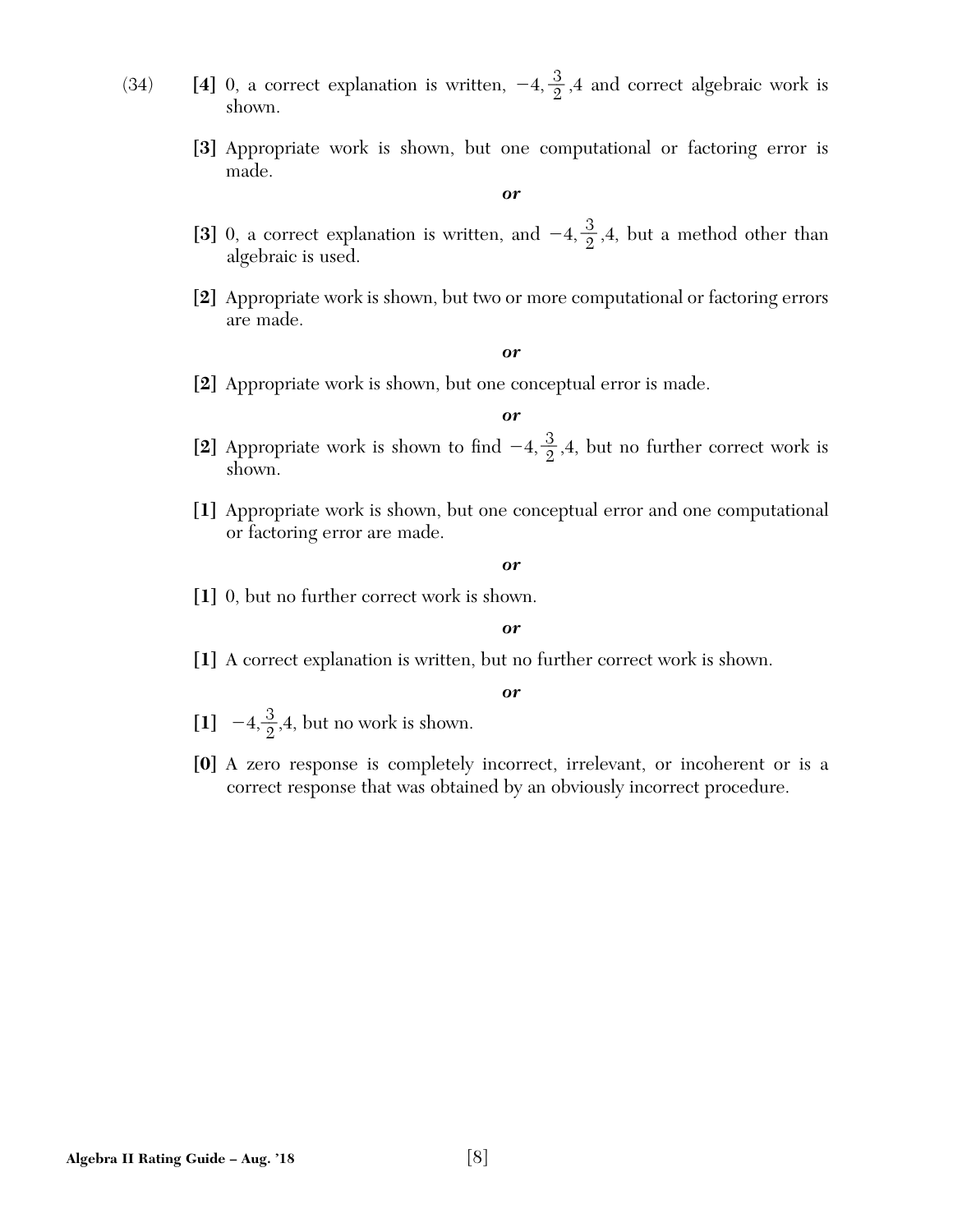- (35) **[4]** 18.5, and correct work is shown.
	- **[3]** Appropriate work is shown, but one computational or rounding error is made.

- **[3]** A correct equation and 18.5, but no work is shown.
- **[2]** Appropriate work is shown, but one conceptual error is made.

*or*

**[2]** Appropriate work is shown, but two or more computational or rounding errors are made.

## *or*

- **[2]** A correct equation is written, but no further correct work is shown.
- **[1]** Appropriate work is shown, but one conceptual error and one computational or rounding error are made.

- **[1]** 18.5, but no work is shown.
- **[0]** A zero response is completely incorrect, irrelevant, or incoherent or is a correct response that was obtained by an obviously incorrect procedure.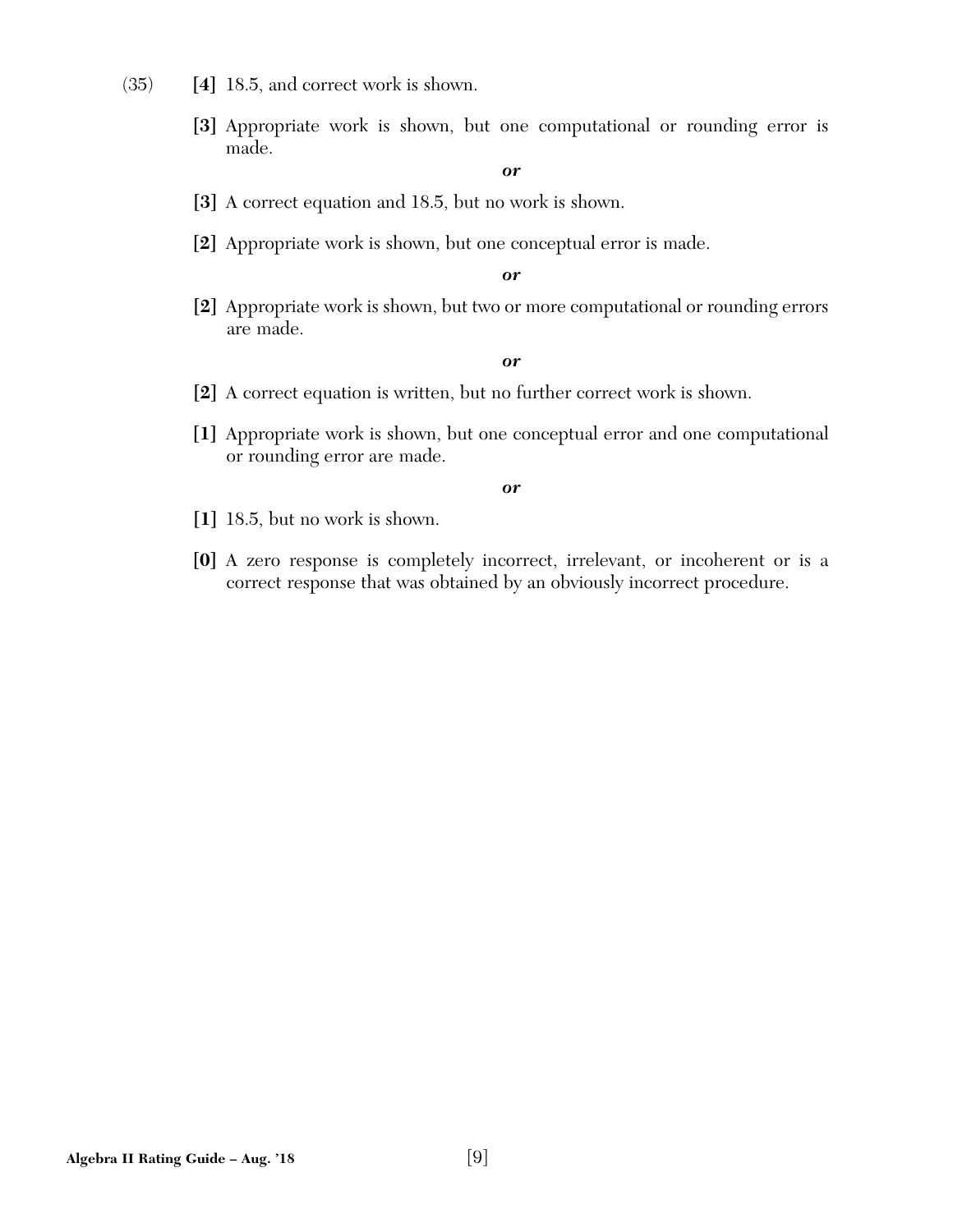(36) [4] A correct justification, yes, and a correct explanation is given.

**[3]** Appropriate work is shown, but one computational error is made.

**[2]** Appropriate work is shown, but two or more computational errors are made.

## *or*

**[2]** Appropriate work is shown, but one conceptual error is made.

#### *or*

[2] A correct justification is given, but no further correct work is shown.

#### *or*

- **[2]** Yes, and a correct explanation is written, but no further correct work is shown.
- **[1]** Appropriate work is shown, but one conceptual error and one computational error are made.

## *or*

- [1] A correct justification of 7 is given, but no further correct work is shown.
- **[0]** Yes, but no work is shown.

## *or*

**[0]** A zero response is completely incorrect, irrelevant, or incoherent or is a correct response that was obtained by an obviously incorrect procedure.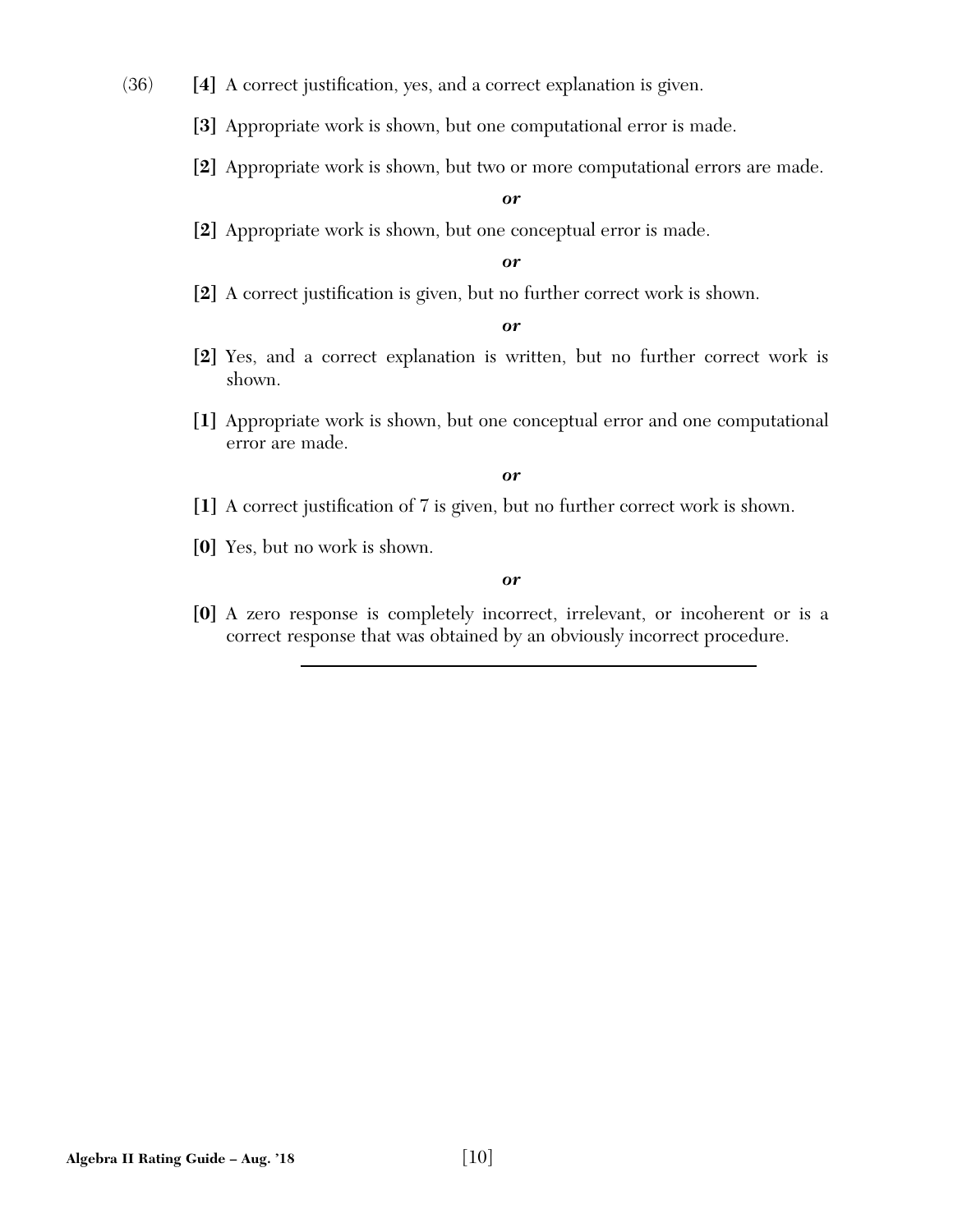## **Part IV**

For each question, use the specific criteria to award a maximum of 6 credits. Unless otherwise specified, mathematically correct alternative solutions should be awarded appropriate credit.

- (37) **[6]**  $P(x) = -330x^3 + 9000x^2 67{,}000x + 167{,}000$ , a correct graph is drawn over  $2 \le x \le 16$ , 5 and 13, and a correct explanation is written.
	- **[5]** Appropriate work is shown, but one computational, graphing, labeling, simplification, or rounding error is made.

*or*

- **[5]**  $P(x) = -330x^3 + 9000x^2 67{,}000x + 167{,}000$ , a correct graph is drawn, 5 or 13, and a correct explanation is made.
- **[4]** Appropriate work is shown, but two computational, graphing, labeling, simplification, or rounding errors are made.

*or*

**[4]** Appropriate work is shown, but one conceptual error is made.

#### *or*

- [4]  $P(x) = -330x^3 + 9000x^2 67{,}000x + 167{,}000$ , 5 and 13, and a correct explanation is written, but no further correct work is shown.
- **[3]** Appropriate work is shown, but three or more computational, graphing, labeling, simplification, or rounding errors are made.

## *or*

**[3]** Appropriate work is shown, but one conceptual error and one computational, graphing, labeling, simplification, or rounding error are made.

#### *or*

- **[3]** 5 and 13, and a correct explanation is written, but no further correct work is shown.
- **[2]** Appropriate work is shown, but two conceptual errors are made.

#### *or*

- **[2]** A correct graph is drawn, but no further correct work is shown.
- **[1]** Appropriate work is shown, but two conceptual errors and one computational, graphing, labeling, simplification, or rounding error are made.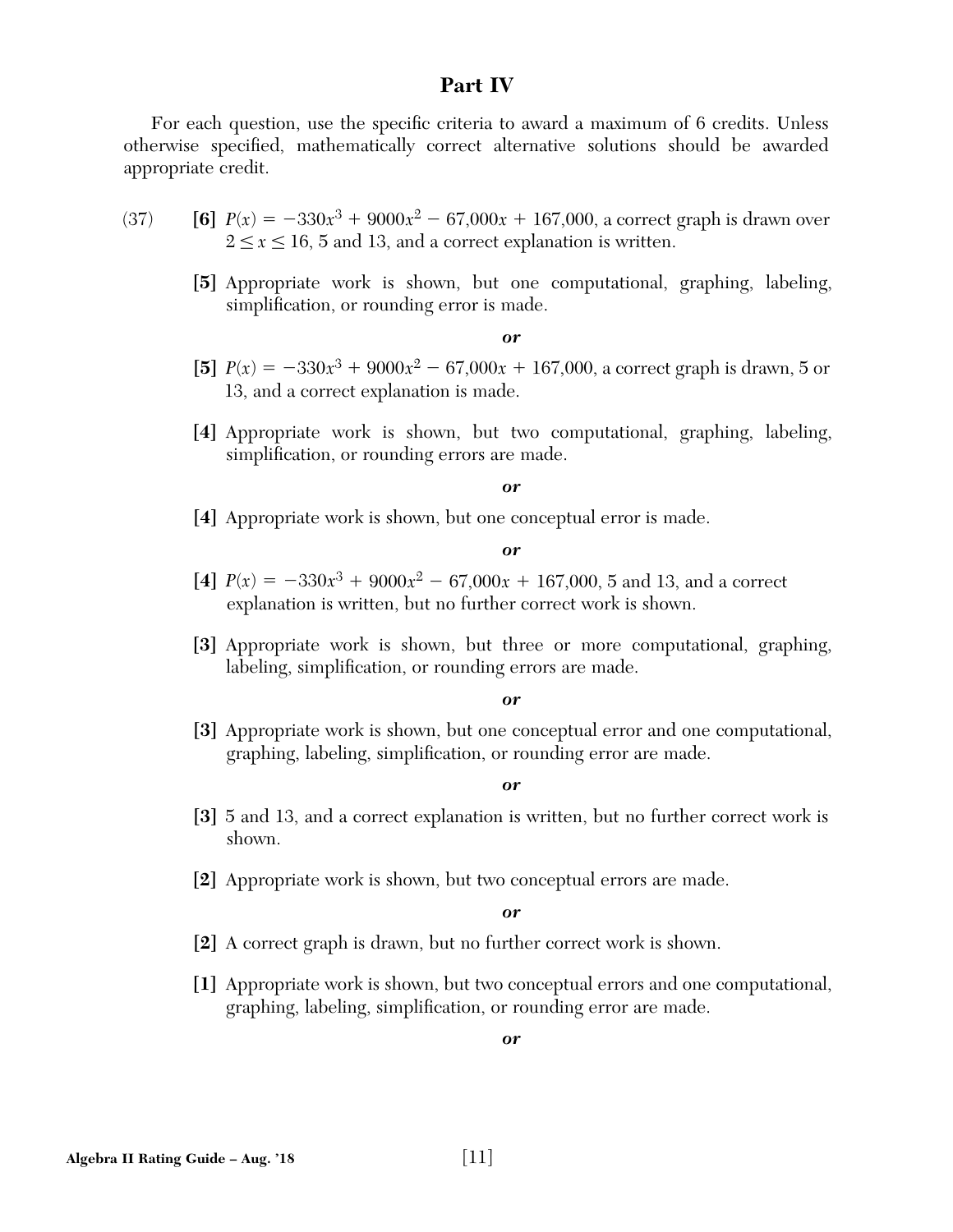[1]  $P(x) = -330x^3 + 9000x^2 - 67{,}000x + 167{,}000$ , but no further correct work is shown.

- **[1]** 5 or 13, but no work is shown.
- **[0]** A zero response is completely incorrect, irrelevant, or incoherent or is a correct response that was obtained by an obviously incorrect procedure.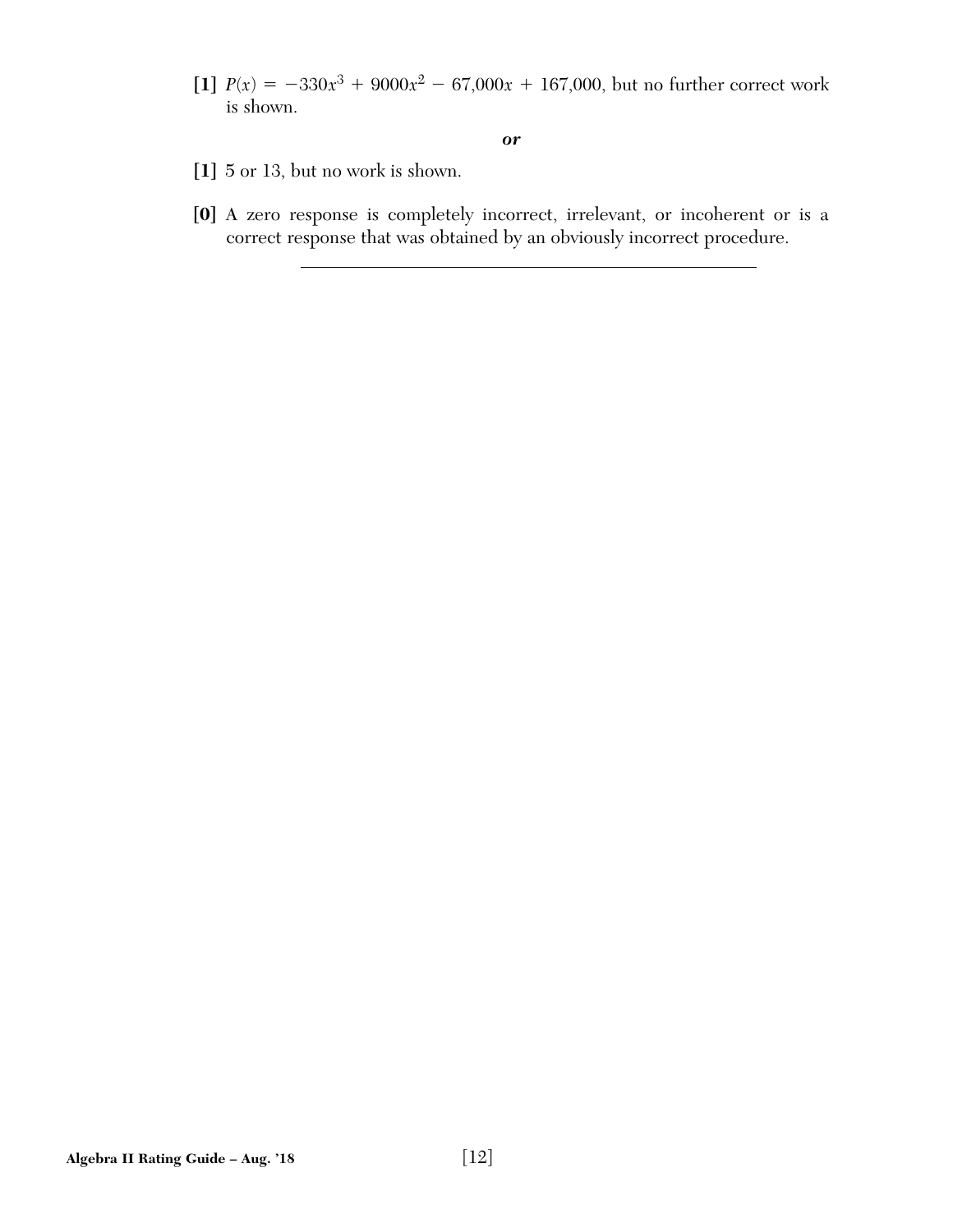## **Map to the Learning Standards Algebra II August 2018**

| <b>Question</b> | <b>Type</b>     | <b>Credits</b> | <b>Cluster</b> |
|-----------------|-----------------|----------------|----------------|
| $\mathbf{1}$    | Multiple Choice | $\overline{2}$ | F-LE.A         |
| $\overline{2}$  | Multiple Choice | $\overline{2}$ | $S-IC.B$       |
| 3               | Multiple Choice | $\overline{2}$ | F-BF.A         |
| 4               | Multiple Choice | $\overline{2}$ | $F-IF.C$       |
| 5               | Multiple Choice | $\overline{2}$ | A-APR.D        |
| 6               | Multiple Choice | $\overline{2}$ | F-BF.B         |
| $\overline{7}$  | Multiple Choice | $\overline{2}$ | A-REI.A        |
| 8               | Multiple Choice | $\overline{2}$ | A-SSE.B        |
| 9               | Multiple Choice | $\overline{2}$ | A-REI.B        |
| 10              | Multiple Choice | $\overline{2}$ | $F-BF.A$       |
| 11              | Multiple Choice | $\overline{2}$ | F-TF.C         |
| 12              | Multiple Choice | $\overline{2}$ | N-RN.A         |
| 13              | Multiple Choice | $\overline{2}$ | A-SSE.B        |
| 14              | Multiple Choice | $\overline{2}$ | A-SSE.A        |
| 15              | Multiple Choice | $\overline{2}$ | $N$ -CN. $A$   |
| 16              | Multiple Choice | $\overline{2}$ | $F-IF.C$       |
| 17              | Multiple Choice | $\overline{2}$ | F-BF.B         |
| 18              | Multiple Choice | $\overline{2}$ | S-CP.B         |
| 19              | Multiple Choice | $\overline{2}$ | A-REI.D        |
| 20              | Multiple Choice | $\overline{2}$ | $F-IF.C$       |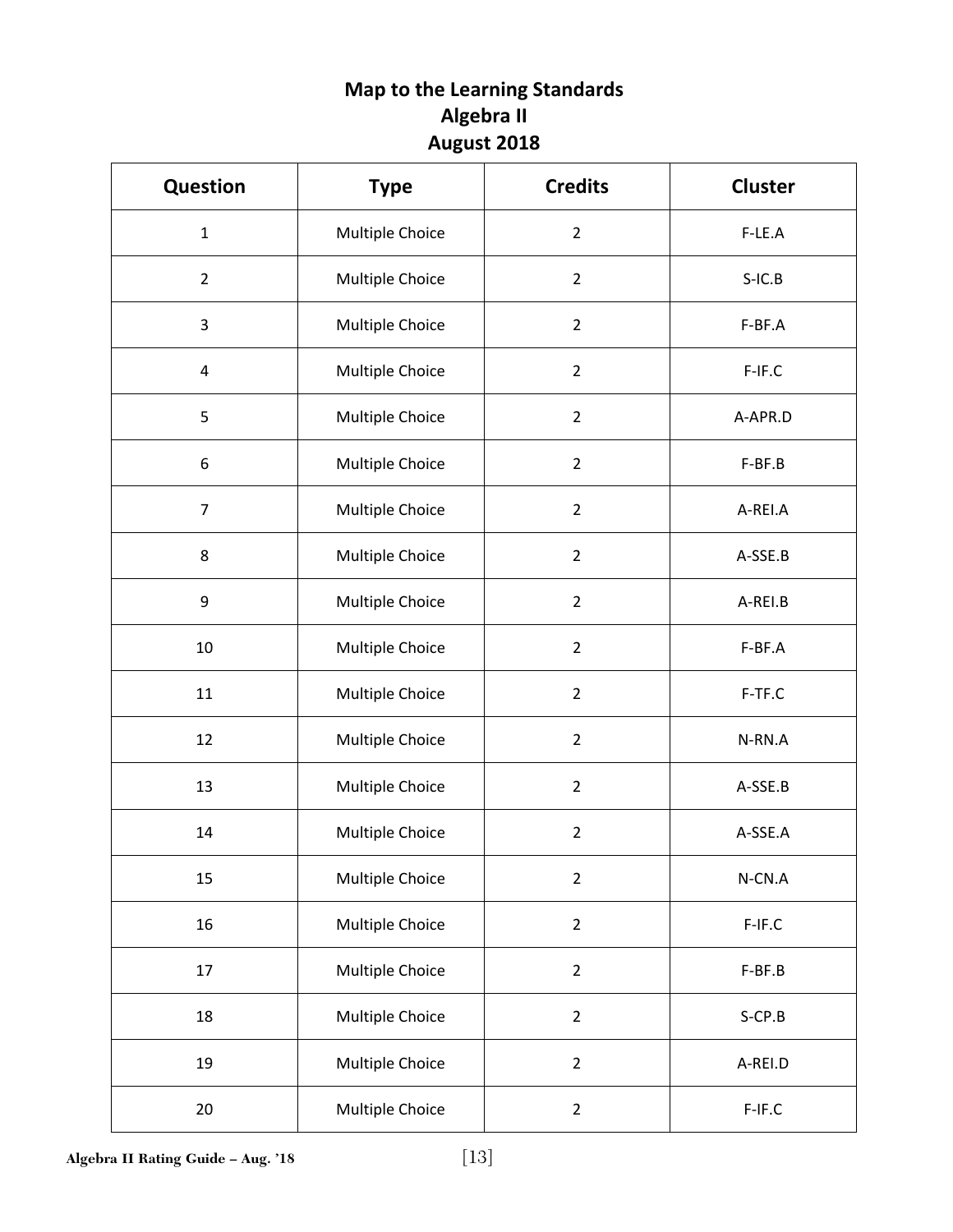| 21 | Multiple Choice         | $\overline{2}$          | A-APR.B   |
|----|-------------------------|-------------------------|-----------|
| 22 | Multiple Choice         | $\overline{2}$          | $F-IF.B$  |
| 23 | Multiple Choice         | $\overline{2}$          | G-GPE.A   |
| 24 | Multiple Choice         | $\overline{2}$          | S-CP.A    |
| 25 | Constructed<br>Response | $\overline{2}$          | A-SSE.A   |
| 26 | Constructed<br>Response | $\overline{2}$          | N-RN.A    |
| 27 | Constructed<br>Response | $\overline{2}$          | $F-IF.B$  |
| 28 | Constructed<br>Response | $\overline{2}$          | $S$ -ID.A |
| 29 | Constructed<br>Response | $\overline{2}$          | A-REI.A   |
| 30 | Constructed<br>Response | $\overline{2}$          | F-IF.C    |
| 31 | Constructed<br>Response | $\overline{2}$          | A-REI.C   |
| 32 | Constructed<br>Response | $\overline{2}$          | $S-IC.B$  |
| 33 | Constructed<br>Response | $\overline{4}$          | A-REI.C   |
| 34 | Constructed<br>Response | $\overline{\mathbf{4}}$ | A-APR.B   |
| 35 | Constructed<br>Response | $\overline{4}$          | F-LE.A    |
| 36 | Constructed<br>Response | $\overline{4}$          | $S-IC.B$  |
| 37 | Constructed<br>Response | 6                       | F-BF.A    |